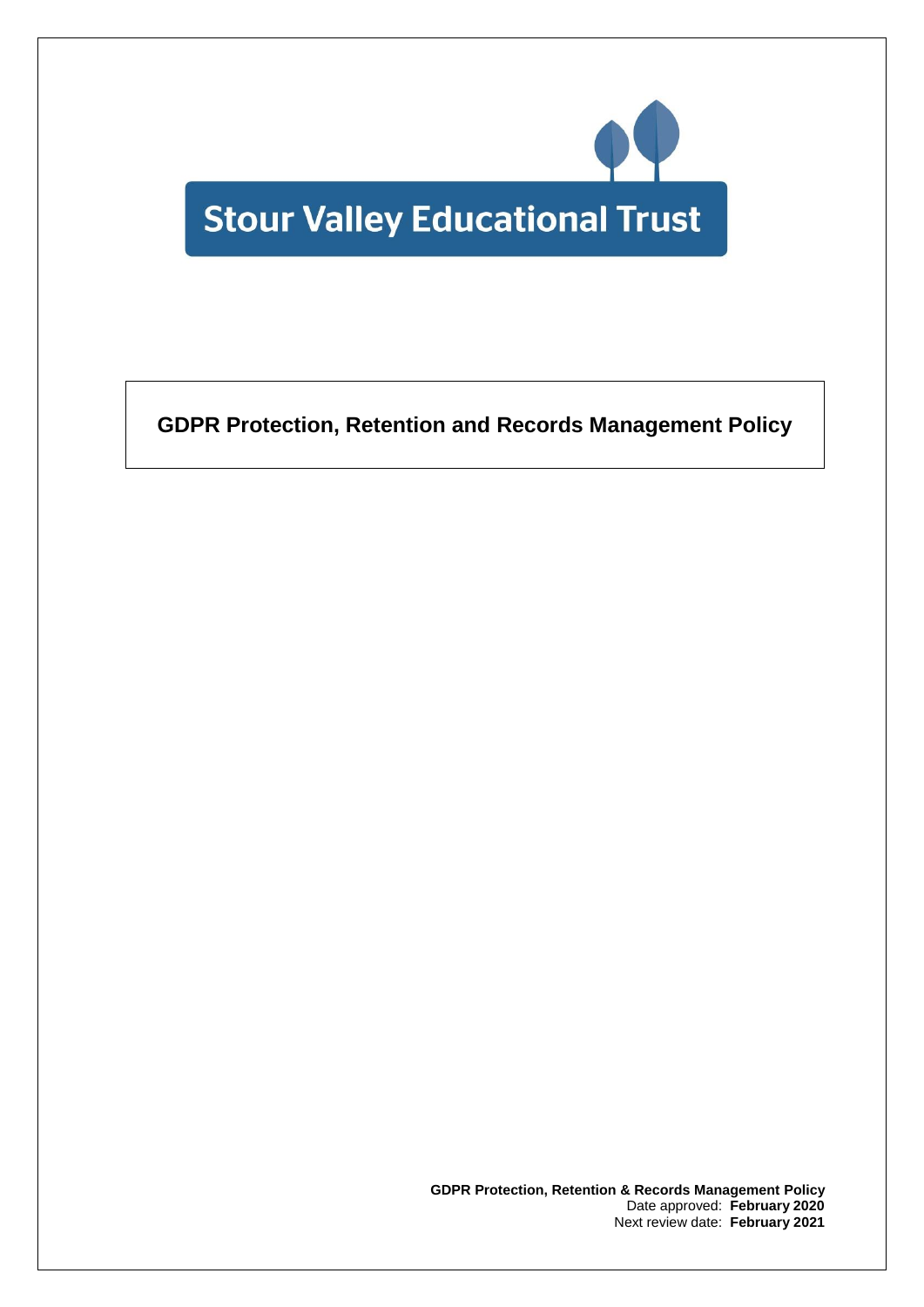# **Contents:**

- 1. Introduction / overview
- 2. Legal framework
- 3. Responsibilities
- 4. Management of student records
- 5. Retention of student records and other student-related information
- 6. Retention of staff records
- 7. Retention of governance and management records
- 8. Retention of Health and Safety records
- 9. Retention of financial records
- 10. Retention of other school records
- 11. Storing and protecting information
- 12. Information audit
- 13. Disposal of data

Appendix 1 Staff with specific GDPR-related responsibilities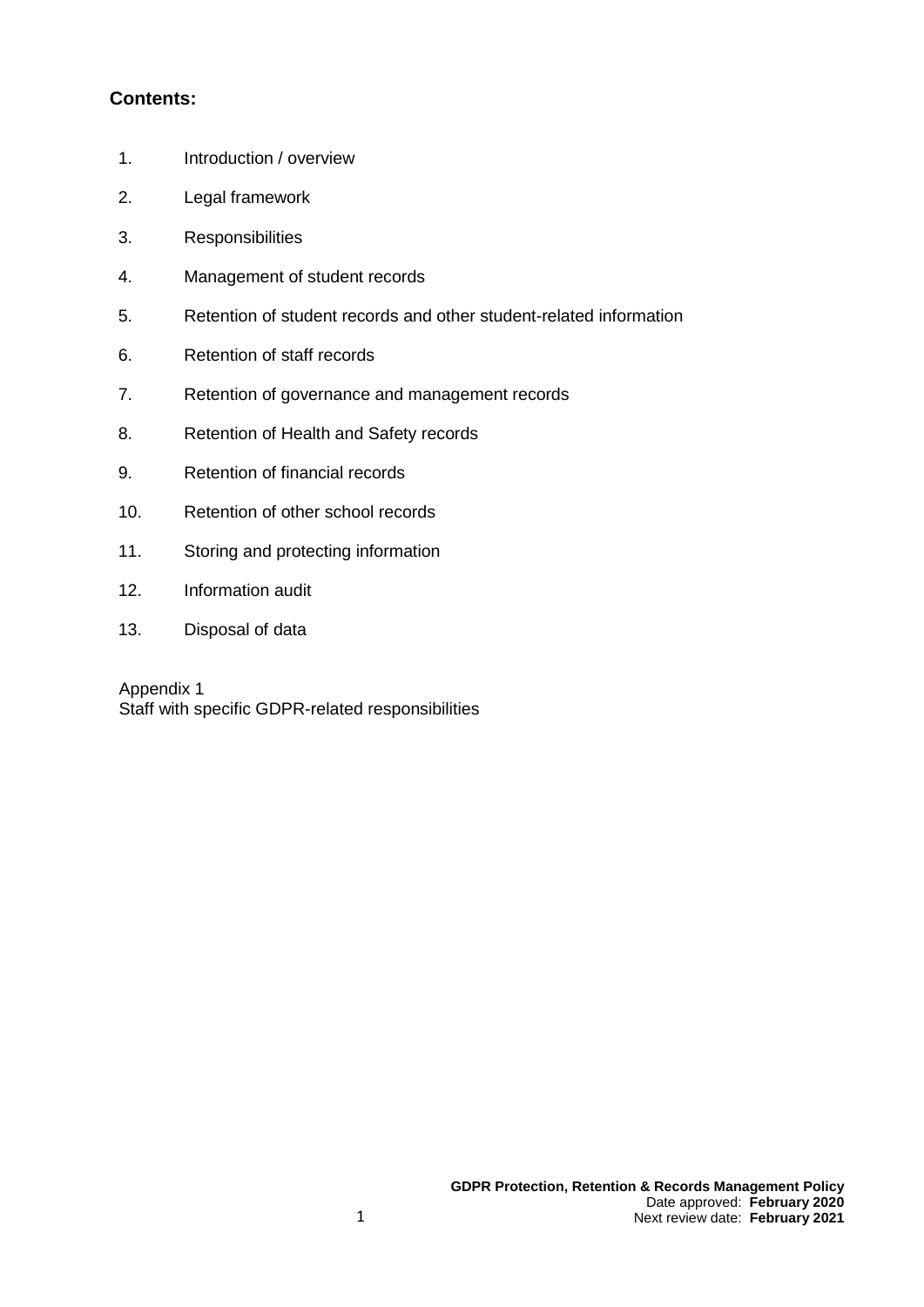### **1. Introduction**

- 1.1 Stour Valley Educational Trust is committed to maintaining the confidentiality of its information and ensuring that all records within the Trust can only be accessed by individuals with appropriate authority. In line with the requirements of the General Data Protection Regulation (GDPR), the Trust also has a responsibility to ensure that all records are only kept for as long as is necessary to fulfil the purpose(s) for which they were originally intended.
- 1.2 This policy outlines how records are stored, accessed, monitored, retained and disposed of, in order to meet statutory requirements.
- 1.3 This document complies with the requirements set out in the GDPR (operational from 25 May 2018). The government has confirmed that the UK's decision to leave the EU will not affect the implementation of the GDPR. This policy should be read in conjunction with the Trust's Data Protection (GDPR) Policy.
- 1.4 The retention periods outlined in this policy are good practice guidelines only. In consultation with the Trust, individual partner schools should ensure that they consider requirements specific to their own setting. The tables for retention periods are based on information provided by the Information Records Management Society (IRMS) and are not an exhaustive list of records that may be kept by schools.
- 1.5 The names of colleagues with specific responsibility for data protection, across the Trust and in partner schools, can be found in Appendix 1 of this policy.

#### **2. Legal framework**

- 2.1 This policy has due regard to legislation including, but not limited to:
	- the General Data Protection Regulation (2016);
	- the Freedom of Information Act 2000; and
	- the Limitation Act 1980 (as amended by the Limitation Amendment Act 1980).

The policy also has due regard to the IRMS 'Information Management Toolkit for Schools' 2016.

#### **3. Responsibilities**

- 3.1 The Trust Board holds overall responsibility for this policy.
- 3.2 The Headteacher and Governing Body of each partner school are responsible for managing records in line with statutory requirements and this policy.
- 3.3 The Trust's Data Protection Officer (DPO) is responsible for promoting compliance with this policy and informing its review on an annual basis, in conjunction with the Chief Executive Officer and the Trust's Shared Services Committee.
- 3.4 The Data Protection Lead (DPL) at each partner school is responsible for ensuring that all records are stored securely, in accordance with the retention periods outlined in this policy, and for ensuring that records are disposed of correctly.
- 3.5 All colleagues are responsible for supporting the DPL in ensuring that any records for which they are responsible are accurate, maintained securely and disposed of correctly, in line with the provisions of this policy.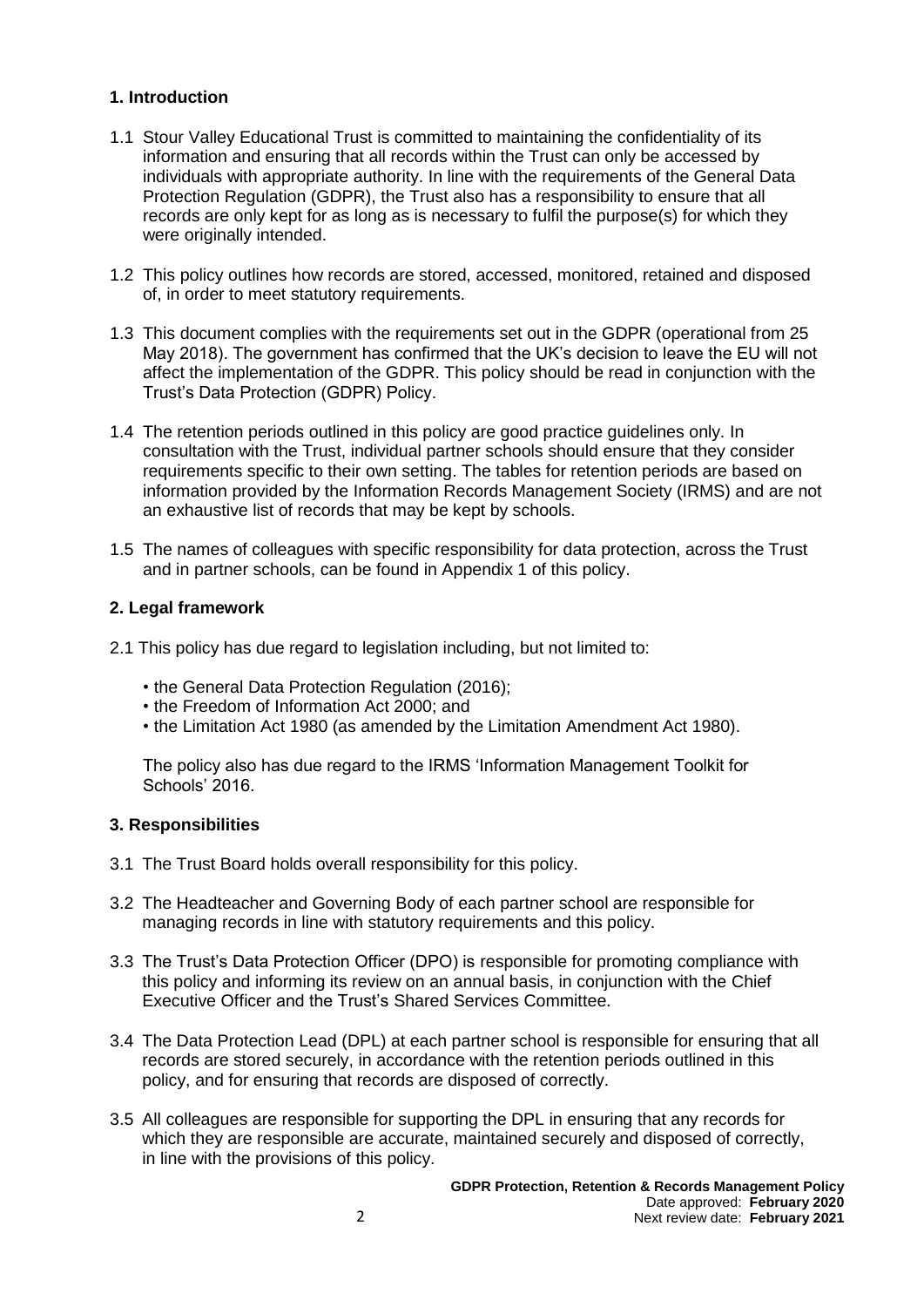#### **4. Management of student records**

- 4.1 Student records are specific documents that are used throughout a student's time in the education system. They are passed on to each school that a student attends and include all personal information relating to them, including date of birth and home address.
- 4.2 The following information is easily accessible from a student's SIMS record:
	- forename, surname, gender and date of birth;
	- Unique Pupil Number (UPN);
	- date when the file was opened;
	- date when the file was closed, as appropriate;
	- ethnic origin, religion and first language (where this is not English);
	- preferred name(s) (as appropriate);
	- emergency contact details and name of student's doctor;
	- any allergies or other medical conditions that are important to be aware of;
	- names of parents, and home address(es) and telephone number(s);
	- name of the school, admission number, date of admission and date of leaving, as appropriate.
- 4.3 Student paper files also include:
	- student information pack including parental and, as appropriate, student consent forms for educational visits, photographs and videos, etc.;
	- details of any Special Educational Needs and Disabilities (SEND);
	- (where a student has attended an early years setting) the record of transfer;
	- any information relating to an Education and Healthcare (EHC) Plan;
	- any notes indicating that Child Protection disclosures and reports are held;
	- any information relating to exclusions;
	- any correspondence with parents or external agencies relating to major issues;
	- notes indicating that records of complaints made by parents, or the student, are held.
- 4.4 Hard copies of disclosures and reports relating to Child Protection are stored in a securely locked filing cabinet – a note indicating that such records are held is made in the student's main personal file.
- 4.5 Copies of accident and incident information are stored separately on each individual school's management information system and are held in line with the retention periods outlined in this policy – a note indicating this is marked on the student's SIMS record or paper file.
- 4.6 Each school ensures that no student records are altered, or amended, before transfer to the next school that the student will attend. The only exception to this is where any records placed on the student's file have a shorter retention period and may need to be removed. In such cases, a named individual will be responsible for the disposal of records and will remove these records. Where they are held, electronic records are also transferred to the student's next school.
- 4.7 Wherever possible, schools avoid sending student records by post. Where a student record must be sent by post, it is sent using the 'special delivery' service, with an accompanying list of the files included. The school/agency to whom the file is sent is required to sign a copy of the list and return this to the school, indicating that the files have been received.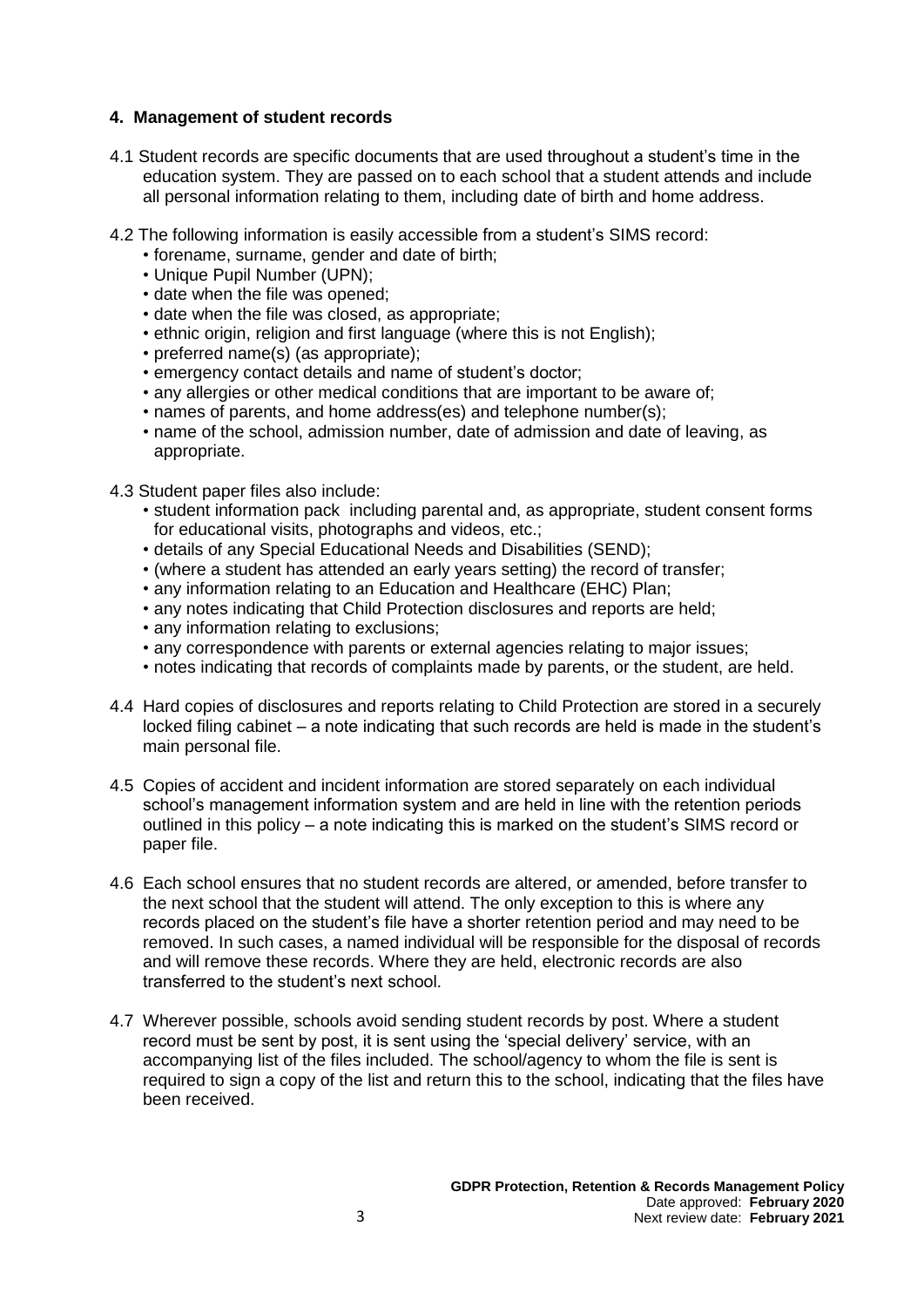## **5. Retention of student records and other student-related information**

5.1 The table below outlines the Trust's retention periods for individual student records, together with the action that will be taken after the retention period, in line with any requirements. Electronic files and electronic copies of any other information are also destroyed, in line with the retention periods below.

| <b>Type of document / file</b>                                                                                                                                                            | <b>Retention period</b>                                                            | <b>Action taken at end of</b><br>retention period                                                                                                                                                       |
|-------------------------------------------------------------------------------------------------------------------------------------------------------------------------------------------|------------------------------------------------------------------------------------|---------------------------------------------------------------------------------------------------------------------------------------------------------------------------------------------------------|
|                                                                                                                                                                                           | <b>Admissions</b>                                                                  |                                                                                                                                                                                                         |
| Register of admissions                                                                                                                                                                    | Six years after the date on which the<br>entry was made.                           | Information is<br>reviewed, so the<br>register may be kept<br>permanently.<br>Otherwise, disposed<br>of securely.                                                                                       |
| Supplementary<br>information submitted with<br>application/appeal<br>documentation, including<br>religious and medical<br>information etc. (where the<br>admission was successful)        | 25 years after the student's date of<br>birth. (Added to the student's record).    | Disposed of securely.                                                                                                                                                                                   |
| Supplementary<br>information submitted<br>with application/appeal<br>documentation, including<br>religious and medical<br>information etc. (where<br>the admission was not<br>successful) | Until the appeals process has been<br>completed.                                   | Disposed of securely.                                                                                                                                                                                   |
|                                                                                                                                                                                           | <b>Students' educational records</b>                                               |                                                                                                                                                                                                         |
| <b>Primary educational</b><br>records                                                                                                                                                     | Whilst the student remains at the<br>school.                                       | Transferred to the<br>nextbdestination.<br>Where this is an<br>independent school,<br>home-schooling or<br>outside of the UK, the<br>file is kept by the LA<br>and retained for the<br>statutory period |
| Secondary educational<br>records                                                                                                                                                          | 25 years after the student's date of<br>birth. (Added to the student's record).    | Disposed of securely.                                                                                                                                                                                   |
| Public examination<br>results                                                                                                                                                             | 25 years after the student's date of<br>birth. (Added to the student's record).    | Disposed of securely.                                                                                                                                                                                   |
| Internal examination<br>results                                                                                                                                                           | 25 years after the student's date of<br>birth. (Added to the student's record).    | Disposed of securely.                                                                                                                                                                                   |
| <b>Child Protection</b><br>information (held in a<br>separate file)                                                                                                                       | 25 years after the student's<br>date of birth. (Added to the student's<br>record). | Disposed of securely -<br>shredded on<br>site.                                                                                                                                                          |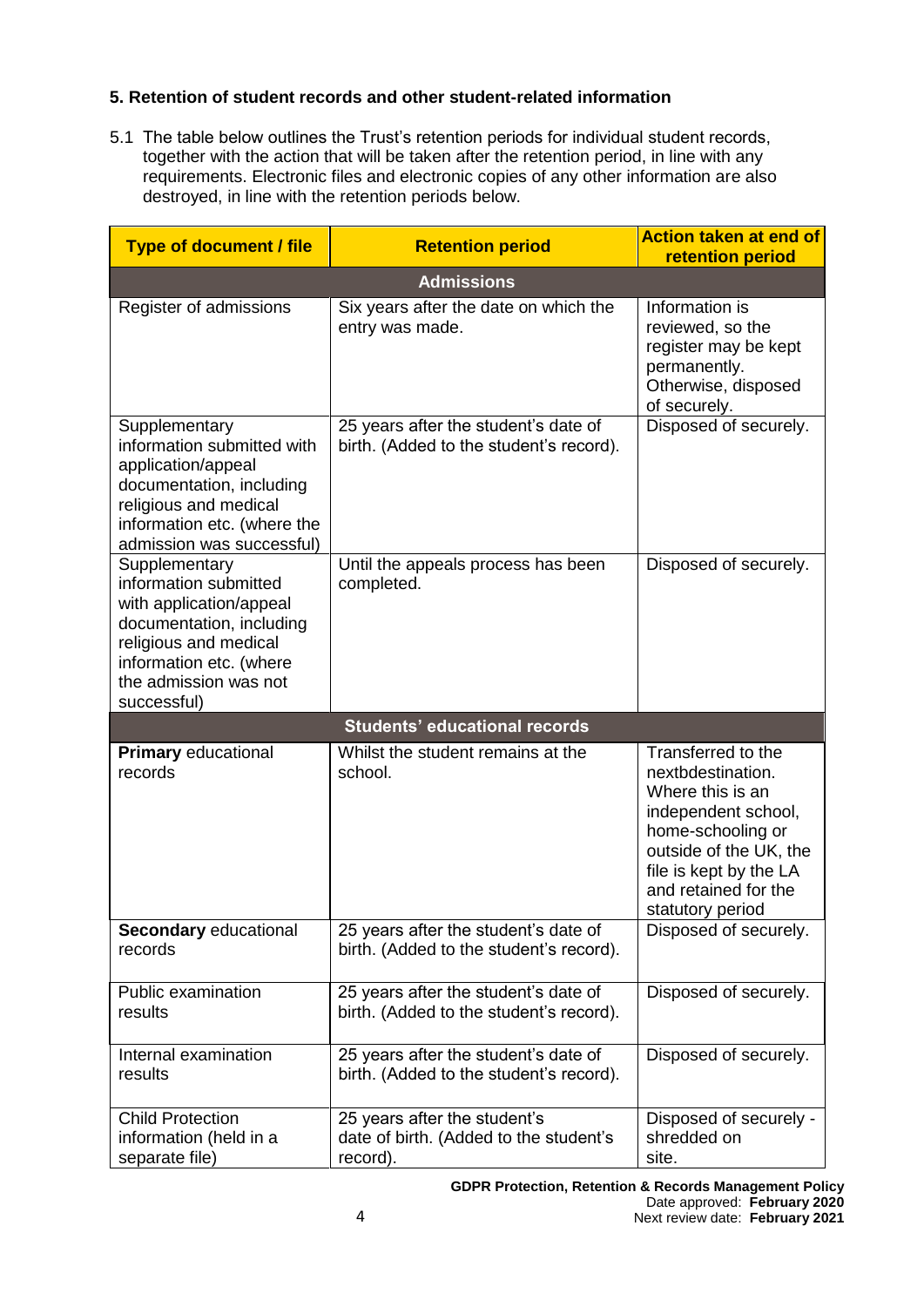| <b>Type of document / file</b>                                                                                                                                                                                               | <b>Retention period</b>                                                                                                                                                                                      | <b>Action taken at end</b><br>of retention period                                                                                                                                                          |  |
|------------------------------------------------------------------------------------------------------------------------------------------------------------------------------------------------------------------------------|--------------------------------------------------------------------------------------------------------------------------------------------------------------------------------------------------------------|------------------------------------------------------------------------------------------------------------------------------------------------------------------------------------------------------------|--|
| <b>Attendance</b>                                                                                                                                                                                                            |                                                                                                                                                                                                              |                                                                                                                                                                                                            |  |
| Attendance registers                                                                                                                                                                                                         | Last date of entry on to the<br>register, plus six years.                                                                                                                                                    | Disposed of securely.                                                                                                                                                                                      |  |
| Authorisation of absence<br>letters                                                                                                                                                                                          | Current academic year, plus two<br>years.                                                                                                                                                                    | Disposed of securely.                                                                                                                                                                                      |  |
|                                                                                                                                                                                                                              | <b>SEND</b>                                                                                                                                                                                                  |                                                                                                                                                                                                            |  |
| SEND files, reviews and<br><b>Individual Education</b><br>Plans (IEPs)                                                                                                                                                       | 25 years after the student's<br>date of birth (as stated on<br>the student's record).                                                                                                                        | Information is<br>reviewed and the file<br>may be kept for longer<br>than necessary, if it is<br>required for the school<br>to defend itself in a<br>'failure to provide<br>sufficient education'<br>case. |  |
| Statement of SEN,<br>maintained under Section<br>324 of the Education Act<br>1996 / EHC plan,<br>maintained under Section<br>37 of the Children and<br>Families Act 2014 (and<br>any amendments to the<br>statement or plan) | 25 years after the student's<br>date of birth (as stated on<br>the student's record).                                                                                                                        | Disposed of securely<br>(unless subject to a<br>legal 'hold').                                                                                                                                             |  |
| Information and advice<br>provided to parents<br>regarding SEND                                                                                                                                                              | 25 years after the student's date of<br>birth (as stated on the student's<br>record).                                                                                                                        | Disposed of securely<br>(unless subject to a<br>legal 'hold').                                                                                                                                             |  |
| Accessibility strategy                                                                                                                                                                                                       | 25 years after the student's date of<br>birth (as stated on the student's<br>record).                                                                                                                        | Disposed of securely<br>(unless subject to a<br>legal 'hold').                                                                                                                                             |  |
|                                                                                                                                                                                                                              | <b>Curriculum-related</b>                                                                                                                                                                                    |                                                                                                                                                                                                            |  |
| Students' marked<br>examination scripts                                                                                                                                                                                      | Until the appeals/validation process<br>has been completed.                                                                                                                                                  | Disposed of securely.                                                                                                                                                                                      |  |
| Student-level value-<br>added / contextual data                                                                                                                                                                              | Current academic year, plus six years.                                                                                                                                                                       | Disposed of securely.                                                                                                                                                                                      |  |
| Students' work                                                                                                                                                                                                               | Retained for the current academic<br>year, plus one year (where not already<br>returned to students).                                                                                                        | Disposed of securely.                                                                                                                                                                                      |  |
| <b>Extra-curricular activities</b>                                                                                                                                                                                           |                                                                                                                                                                                                              |                                                                                                                                                                                                            |  |
| Parental consent forms<br>for school trips (where no<br>major incident occurred)                                                                                                                                             | Until the conclusion of the trip.                                                                                                                                                                            | Disposed of securely.                                                                                                                                                                                      |  |
| Parental consent forms<br>for school trips (where a<br>major incident occurred)                                                                                                                                              | 25 years after the student's date of<br>birth, as shown on the student's<br>record. [Permission slips for all<br>students on the trip will be held to<br>show that correct procedures had<br>been followed]. | Disposed of securely                                                                                                                                                                                       |  |
| 'Walking bus' registers                                                                                                                                                                                                      | Three years from the date of the<br>register being taken.                                                                                                                                                    | Disposed of securely.                                                                                                                                                                                      |  |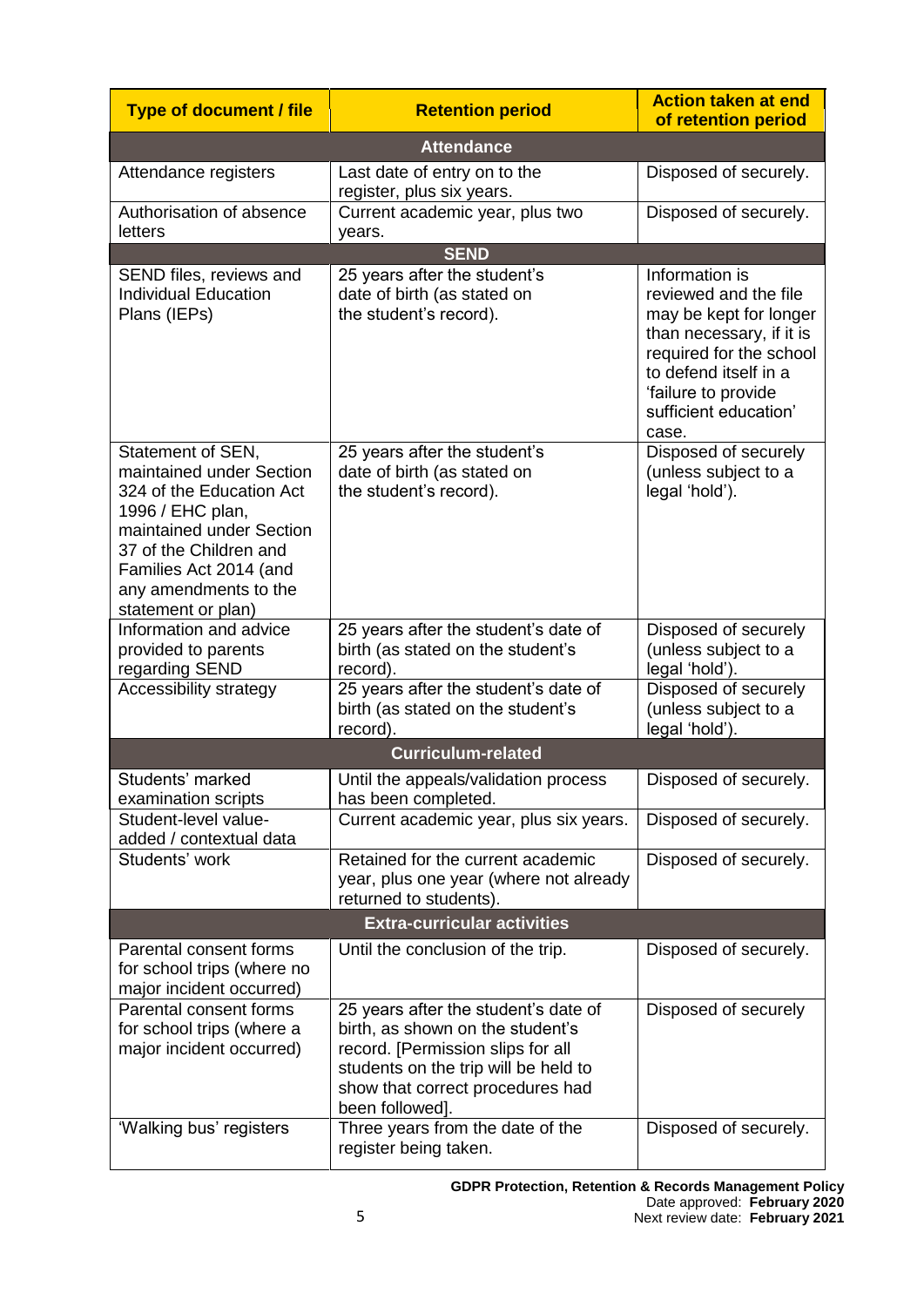## **6. Retention of staff records**

6.1 The table below outlines the Trust's retention period for staff records and the action that is taken after the retention period, in line with any requirements. Electronic files and electronic copies of information are also destroyed, in line with the retention periods below.

| <b>Type of document / file</b>                                                                                | <b>Retention period</b>                                                                                                                                                                                                                                                                                                                                       | <b>Action taken at end of</b><br>retention period                                             |  |
|---------------------------------------------------------------------------------------------------------------|---------------------------------------------------------------------------------------------------------------------------------------------------------------------------------------------------------------------------------------------------------------------------------------------------------------------------------------------------------------|-----------------------------------------------------------------------------------------------|--|
| <b>Operational</b>                                                                                            |                                                                                                                                                                                                                                                                                                                                                               |                                                                                               |  |
| Staff members' personal<br>files<br><b>Timesheets</b>                                                         | Termination of employment, plus<br>six years.<br>Current academic year, plus six                                                                                                                                                                                                                                                                              | Disposed of securely -<br>shredded on site.<br>Disposed of securely.                          |  |
| Annual appraisal records                                                                                      | years.<br>Current academic year, plus six                                                                                                                                                                                                                                                                                                                     | Disposed of securely.                                                                         |  |
|                                                                                                               | years.                                                                                                                                                                                                                                                                                                                                                        |                                                                                               |  |
|                                                                                                               | <b>Recruitment</b>                                                                                                                                                                                                                                                                                                                                            |                                                                                               |  |
| Records relating to the<br>appointment of new<br>members of staff<br>(unsuccessful candidates)                | Date of appointment of successful<br>candidate plus six months.                                                                                                                                                                                                                                                                                               | Disposed of securely.                                                                         |  |
| Records relating to the<br>appointment of new<br>members of staff<br>(successful candidates)                  | Relevant information added to the<br>colleague's personal file and other<br>information retained for six months.                                                                                                                                                                                                                                              | Disposed of securely.                                                                         |  |
|                                                                                                               | <b>Operational</b>                                                                                                                                                                                                                                                                                                                                            |                                                                                               |  |
| Proof of identity / address<br>and evidence to work in<br>the UK, as part of the<br><b>Enhanced DBS check</b> | Documentary evidence checked<br>and copied. Original documents<br>handed back immediately. Copies<br>kept in personal file (for the<br>duration of time that the personal<br>file is kept, i.e. termination of<br>employment, plus six years).                                                                                                                | Copies disposed of<br>securely - shredded on<br>site with other contents<br>of personal file. |  |
| Change of address / name<br>/ other personal details                                                          | Documentary evidence checked<br>and copied. Original documents<br>handed back immediately. Copies<br>kept in personal file (for the<br>duration of time that the personal<br>file is kept, i.e. termination of<br>employment, plus six years).                                                                                                                | Copies disposed of<br>securely - shredded on<br>site with other contents<br>of personal file. |  |
| <b>Disciplinary and grievance procedures</b>                                                                  |                                                                                                                                                                                                                                                                                                                                                               |                                                                                               |  |
| <b>Child Protection</b><br>allegations, including<br>where the allegation is<br>unproven                      | Added to staff personal file, and<br>until the individual's normal<br>retirement age, or 10 years from<br>the date of the allegation -<br>whichever is longer. [Where a<br>formal process has been followed,<br>leading to a judgement that an<br>allegation is malicious, the details<br>relating to this allegation are<br>removed from the personal file]. | Reviewed and disposed<br>of securely - shredded<br>on site.                                   |  |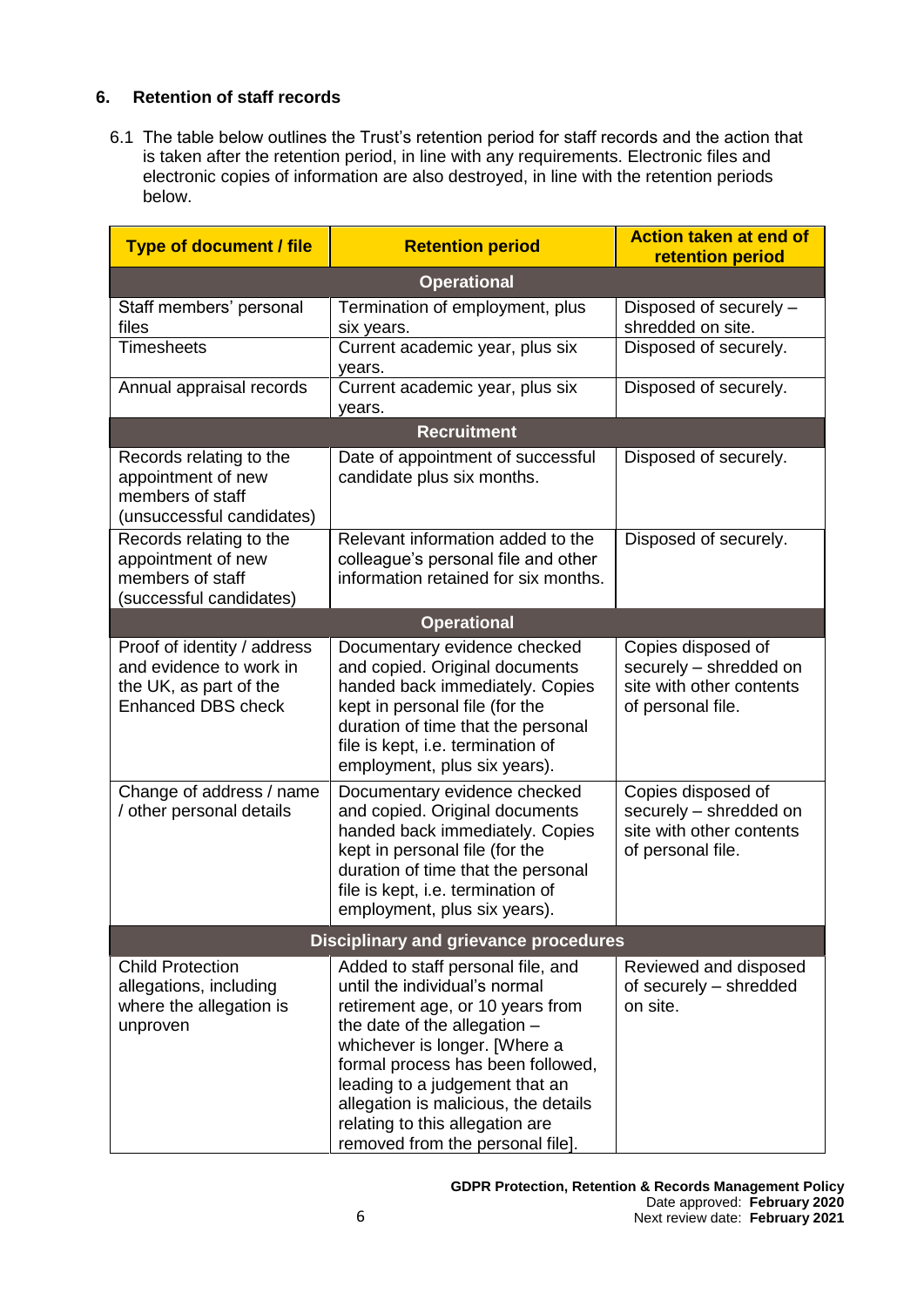| First written warning $-$<br>Stage 1 | Date of warning, plus six months. | Removed from staff<br>personal file and<br>disposed of securely -<br>shredded on site. |
|--------------------------------------|-----------------------------------|----------------------------------------------------------------------------------------|
| Final written warning $-$<br>Stage 2 | Date of warning, plus 12 months.  | Removed from staff<br>personal file and<br>disposed of securely -<br>shredded on site. |

### **7. Retention of governance and management records**

7.1 The table below outlines the Trust's retention periods for governance and management records, and the action that is taken after the retention period, in line with any requirements. Electronic copies of any information and files is also destroyed, in line with the retention periods below.

| <b>Type of document / file</b>                                                                                 | <b>Retention period</b>                                                     | <b>Action taken at end of</b><br>retention period                                                                               |
|----------------------------------------------------------------------------------------------------------------|-----------------------------------------------------------------------------|---------------------------------------------------------------------------------------------------------------------------------|
|                                                                                                                | <b>Governing Body / Trust Board</b>                                         |                                                                                                                                 |
| <b>Minutes of Governing</b><br>Body / Trust Board<br>meetings                                                  | Permanent.                                                                  | N/A                                                                                                                             |
| Reports presented to the<br>Governing Body / Trust<br>Board that include data<br>that identifies individuals   | Current academic year, plus six<br>years.                                   | Disposed of securely -<br>shredded on site.                                                                                     |
| Older versions of policies                                                                                     | Current academic year, plus six<br>vears.                                   | Disposed of securely.                                                                                                           |
| Records relating to<br>complaints dealt with by<br>the Governing Body /<br><b>Trust Board</b>                  | Date of the resolution of the<br>complaint, plus a minimum of six<br>years. | Reviewed for further<br>retention in case of<br>contentious disputes and<br>then disposed of<br>securely - shredded on<br>site. |
|                                                                                                                | <b>Headteacher and Senior Leadership Team (SLT)</b>                         |                                                                                                                                 |
| Minutes of SLT meetings<br>and the meetings of<br>internal administrative<br>bodies                            | Date of the meeting, plus six<br>years.                                     | Reviewed and disposed<br>of securely.                                                                                           |
| Management reports<br>(internally or externally<br>generated), e.g. school<br>census                           | Date of the report, plus six years.                                         | Reviewed and disposed<br>of securely.                                                                                           |
| Records created by the<br>Headteacher / SLT and<br>other colleagues with<br>administrative<br>responsibilities | Current academic year, plus six<br>years.                                   | Reviewed and disposed<br>of securely.                                                                                           |
| Copies of correspondence<br>held anywhere other than<br>in staff personal files that<br>identifies individuals | Date of correspondence, plus six<br>years.                                  | Reviewed and disposed<br>of securely.                                                                                           |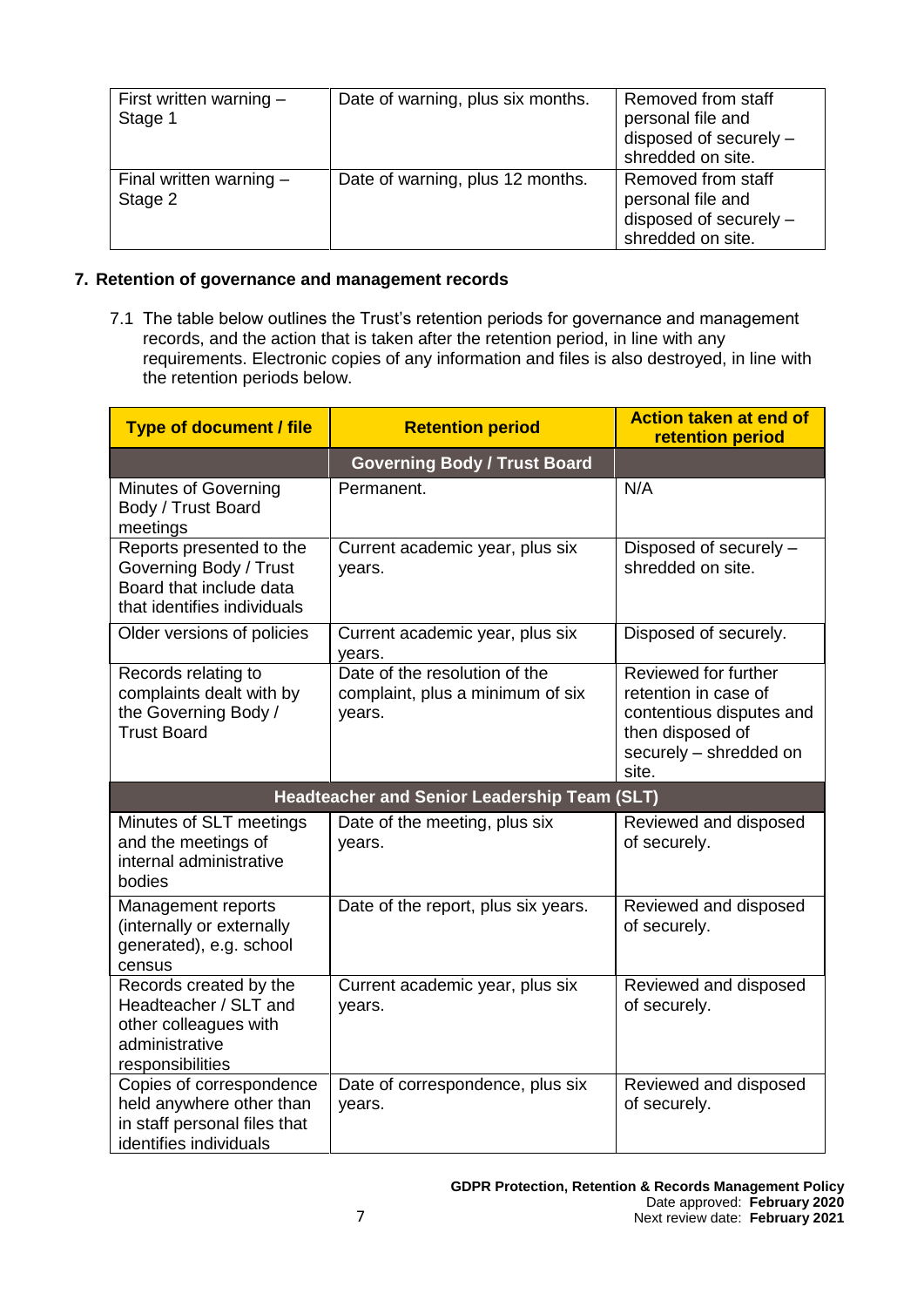|                             | Performance analyses and   Duration of the plan, plus six years.   Disposed of securely. |  |
|-----------------------------|------------------------------------------------------------------------------------------|--|
| action plans / training     |                                                                                          |  |
| plans (where these identify |                                                                                          |  |
| individual staff)           |                                                                                          |  |

### **8. Retention of Health and Safety records**

8.1 The table below outlines the Trust's retention periods for health and safety records, and the action that is taken after the retention period, in line with any requirements. Electronic copies of any information and files is also destroyed, in line with the retention periods below.

| <b>Type of document / file</b>                                                                                             | <b>Retention period</b>                                                                                                | <b>Action taken at end of</b><br>retention period |  |
|----------------------------------------------------------------------------------------------------------------------------|------------------------------------------------------------------------------------------------------------------------|---------------------------------------------------|--|
| <b>Health and Safety</b>                                                                                                   |                                                                                                                        |                                                   |  |
| Health and Safety risk                                                                                                     | Duration of risk assessment,                                                                                           | Disposed of securely.                             |  |
| assessments                                                                                                                | plus six years.                                                                                                        |                                                   |  |
|                                                                                                                            | <b>Health and Safety (Continued)</b>                                                                                   |                                                   |  |
| Records relating to<br>accidents and injuries to<br>staff at work                                                          | Date of incident, plus 12 years. In<br>the case of serious accidents, a<br>retention period of 15 years is<br>applied. | Disposed of securely.                             |  |
| Accident reporting - adults<br>/ members of the<br>community                                                               | Date of the incident, plus six years.                                                                                  | Disposed of securely.                             |  |
| Accident reporting -<br>students                                                                                           | 25 years after the student's date of<br>birth, on the student's record.                                                | Disposed of securely.                             |  |
| Control of substances<br>hazardous to health<br>(inventory / risk<br>assessments)                                          | Current academic year, plus 40<br>years.                                                                               | Disposed of securely.                             |  |
| Information relating to<br>areas where colleagues<br>and other persons are likely<br>to come into contact with<br>asbestos | Date of last action, plus 40 years.                                                                                    | Disposed of securely.                             |  |
| Information relating to<br>areas where employees<br>and persons are likely to<br>come into contact with<br>radiation       | Date of last action, plus 50 years.                                                                                    | Disposed of securely.                             |  |
| Fire precautions (log<br>books)                                                                                            | Current academic year, plus six<br>years.                                                                              | Disposed of securely.                             |  |

#### **9. Retention of financial records**

9.1 The table below outlines the Trust's retention periods for financial records and the action that will be taken after the retention period, in line with any requirements. Electronic copies of any information and files will also be destroyed in line with the retention periods below.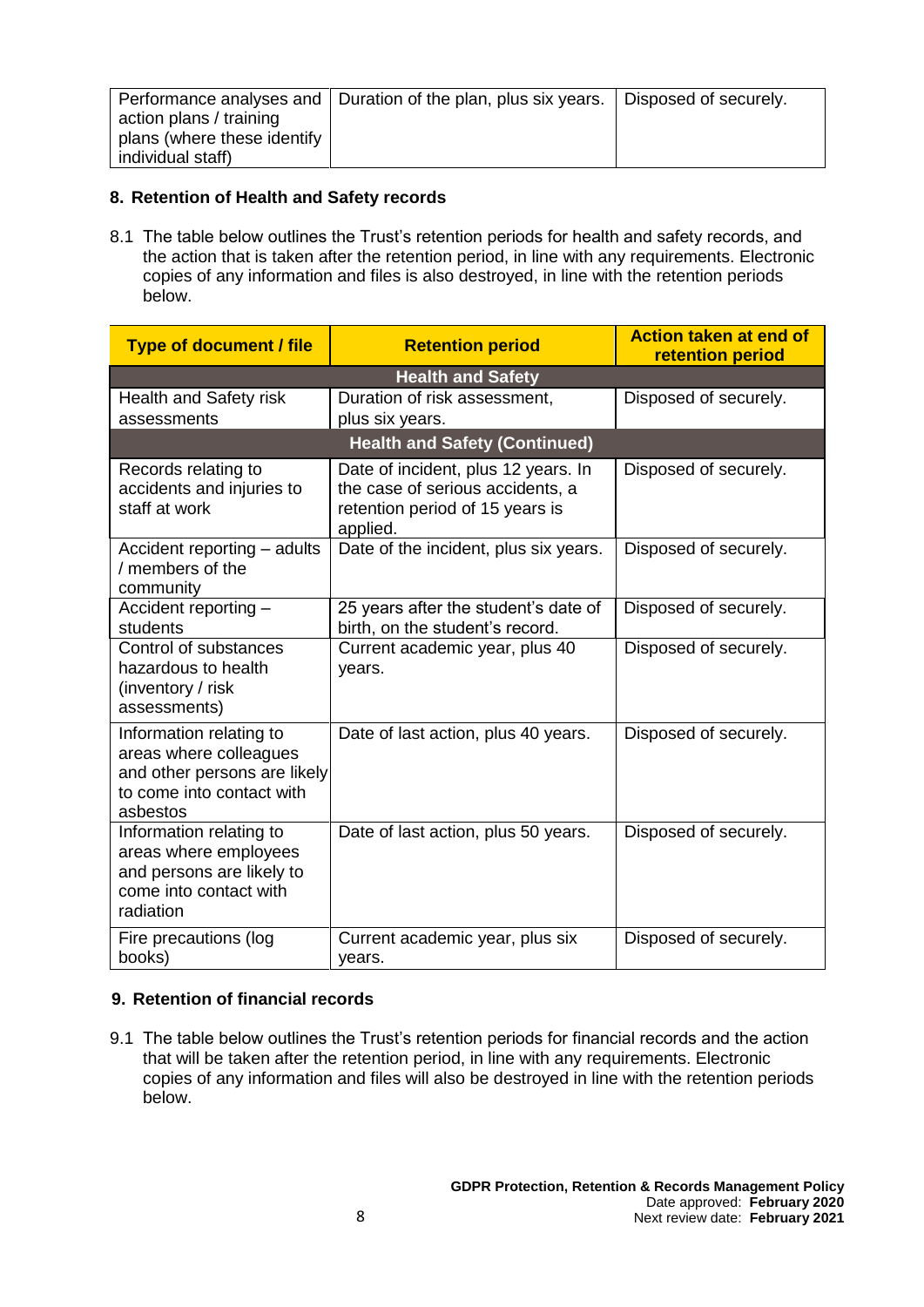| <b>Type of document / file</b>                                                               | <b>Retention period</b>                               | <b>Action taken at end of</b><br>retention period                                               |  |
|----------------------------------------------------------------------------------------------|-------------------------------------------------------|-------------------------------------------------------------------------------------------------|--|
| <b>Payroll / pensions</b>                                                                    |                                                       |                                                                                                 |  |
| Payroll records                                                                              | Current academic year, plus six<br>years              | Disposed of securely.                                                                           |  |
|                                                                                              | <b>Risk management and insurance</b>                  |                                                                                                 |  |
| Employer's liability<br>insurance certificate                                                | Closure of the school, plus 40 years.                 | Transferred, as<br>appropriate, on closure<br>and then disposed of<br>securely, 40 years later. |  |
|                                                                                              | <b>Asset management</b>                               |                                                                                                 |  |
| Inventories of furniture and<br>equipment                                                    | Current academic year, plus six<br>years.             | Disposed of securely.                                                                           |  |
|                                                                                              | Accounts and statements (including budget management) |                                                                                                 |  |
| Annual accounts                                                                              | Current academic year, plus six<br>years.             | Disposed of (against<br>common standards).                                                      |  |
| Records relating to the<br>collection of monies                                              | Current financial year, plus six<br>years.            | Disposed of securely.                                                                           |  |
| Invoices, receipts, order<br>books, requisitions and<br>delivery notices                     | Current financial year, plus six<br>years.            | Disposed of securely.                                                                           |  |
| Records relating to the<br>collection and banking of<br>monies                               | Current financial year, plus six<br>years.            | Disposed of securely.                                                                           |  |
| Records relating to the<br>identification and collection<br>of debt                          | Current financial year, plus six<br>years.            | Disposed of securely.                                                                           |  |
| <b>Contract management</b>                                                                   |                                                       |                                                                                                 |  |
| All records relating to the<br>management of contracts<br>(under both seal and<br>signature) | Last payment on the contract, plus<br>six years.      | Disposed of securely.                                                                           |  |
| <b>School Fund</b>                                                                           |                                                       |                                                                                                 |  |
| Cheque books, paying in<br>books, ledgers, invoices,<br>receipts and bank<br>statements      | Current academic year, plus six<br>years.             | Disposed of securely.                                                                           |  |
| Free school meals registers                                                                  | Current academic year, plus six<br>years.             | Disposed of securely.                                                                           |  |

## **10. Retention of other school records**

10.1 The table below outlines the Trust's retention periods for other records, and the action that will be taken after the retention period, in line with any requirements. Electronic copies of any information and files are also destroyed, in line with the retention periods below.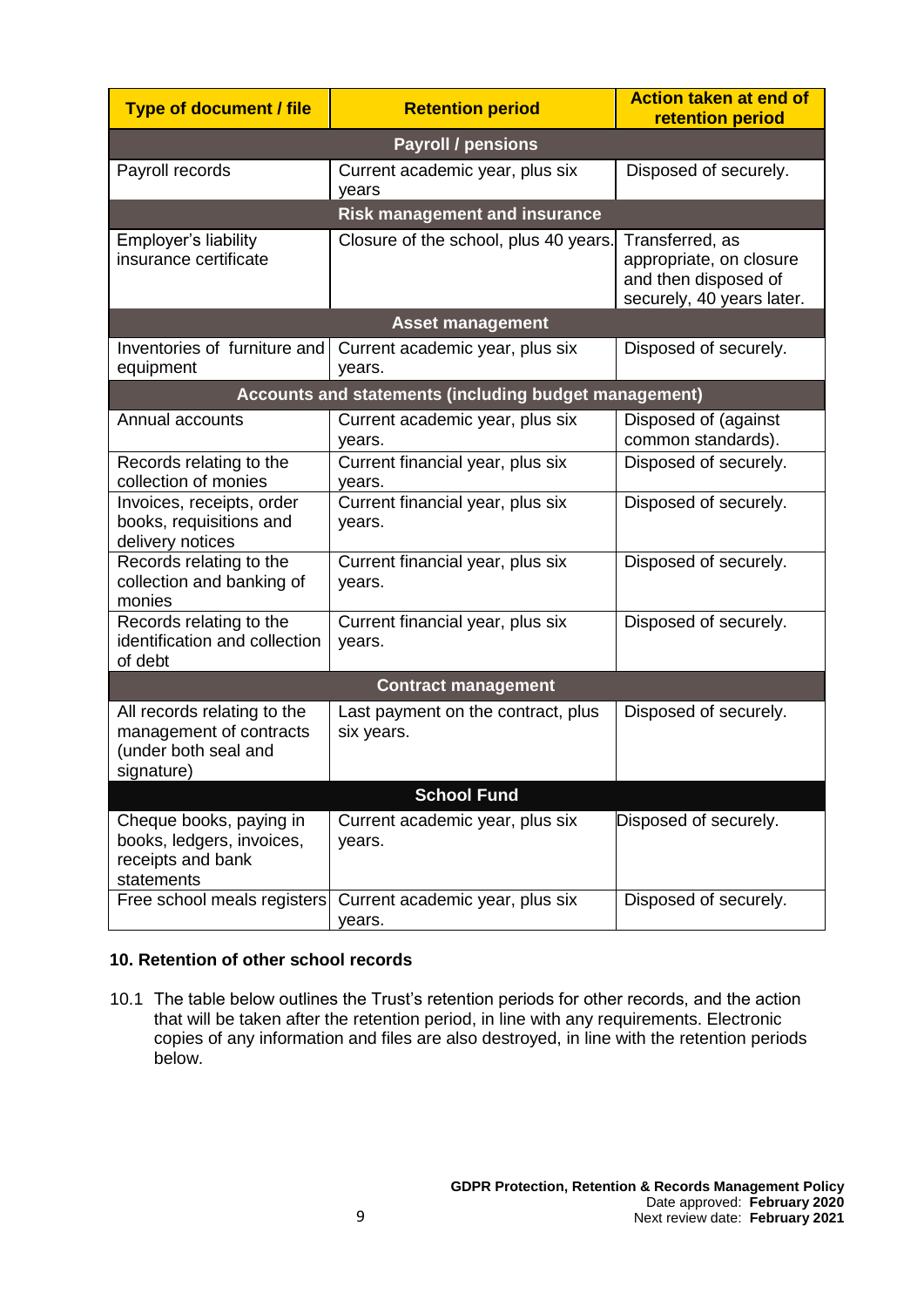| <b>Type of document / file</b>                                                                       | <b>Retention period</b>                                                              | <b>Action taken at end of</b><br>retention period                     |
|------------------------------------------------------------------------------------------------------|--------------------------------------------------------------------------------------|-----------------------------------------------------------------------|
|                                                                                                      | <b>Property management</b>                                                           |                                                                       |
| Title deeds of properties<br>belonging to the Trust                                                  | Permanent                                                                            | Transferred to new<br>owners if / when building<br>is leased or sold. |
| Plans of property belonging<br>to the Trust                                                          | For as long as the building belongs<br>to the Trust.                                 | Transferred to new<br>owners if / when building<br>is leased or sold. |
| Leases of property leased<br>by, or to, the Trust / school                                           | Expiry of lease, plus six years.                                                     | Disposed of securely.                                                 |
| Records relating to the<br>letting of school premises                                                | Current financial year, plus six<br>vears.                                           | Disposed of securely.                                                 |
|                                                                                                      | <b>Maintenance</b>                                                                   |                                                                       |
| All records relating to the<br>maintenance of Trust /<br>school premises                             | Current academic year, plus<br>six years.                                            | Disposed of securely.                                                 |
| <b>Operational administration</b>                                                                    |                                                                                      |                                                                       |
| Visitors' books and signing-<br>in sheets                                                            | Current academic year, plus six<br>years.                                            | Reviewed and then<br>disposed of securely.                            |
| <b>Biometric data-staff/ students</b>                                                                |                                                                                      |                                                                       |
| Any biometric data that is<br>stored, and used, for an<br>automated biometric<br>recognition system. | Only to be retained for as long as it<br>is being used (and consent is in<br>place). | Disposed of securely.                                                 |

#### **11. Storing and protecting information**

- 11.1 Each school's GDPR Lead undertakes an annual risk analysis to identify which records are vitally important to the management of the school and the Trust and these records are stored in the most secure manner.
- 11.2 Each school conducts a 'back-up' of information, in line with agreed procedures, to ensure that, in the event of a security breach (e.g. a virus), all data can still be accessed, and to prevent any loss or theft of data. Where possible, 'backed-up' information is stored off the school premises, using a central back-up service operated from a remote site.
- 11.3 Confidential paper records are kept in a locked filing cabinet, drawer or safe, with appropriately restricted access. They are not left unattended or in clear view when held in a location with general access.
- 11.4 Digital data is encrypted, whilst in storage. No personally identifiable data remains on generally accessible or multi-user machines, once a user logs out.
- 11.5 Personal information is not permanently stored on any form of removable storage (e.g. CD, DVD, USB memory stick, memory card, external hard drive or 'Cloud' storage).
- 11.6 All electronic devices are protected, using either password, personal identification number (PIN) or biometric recognition, in order to protect the information on the device, in case of theft.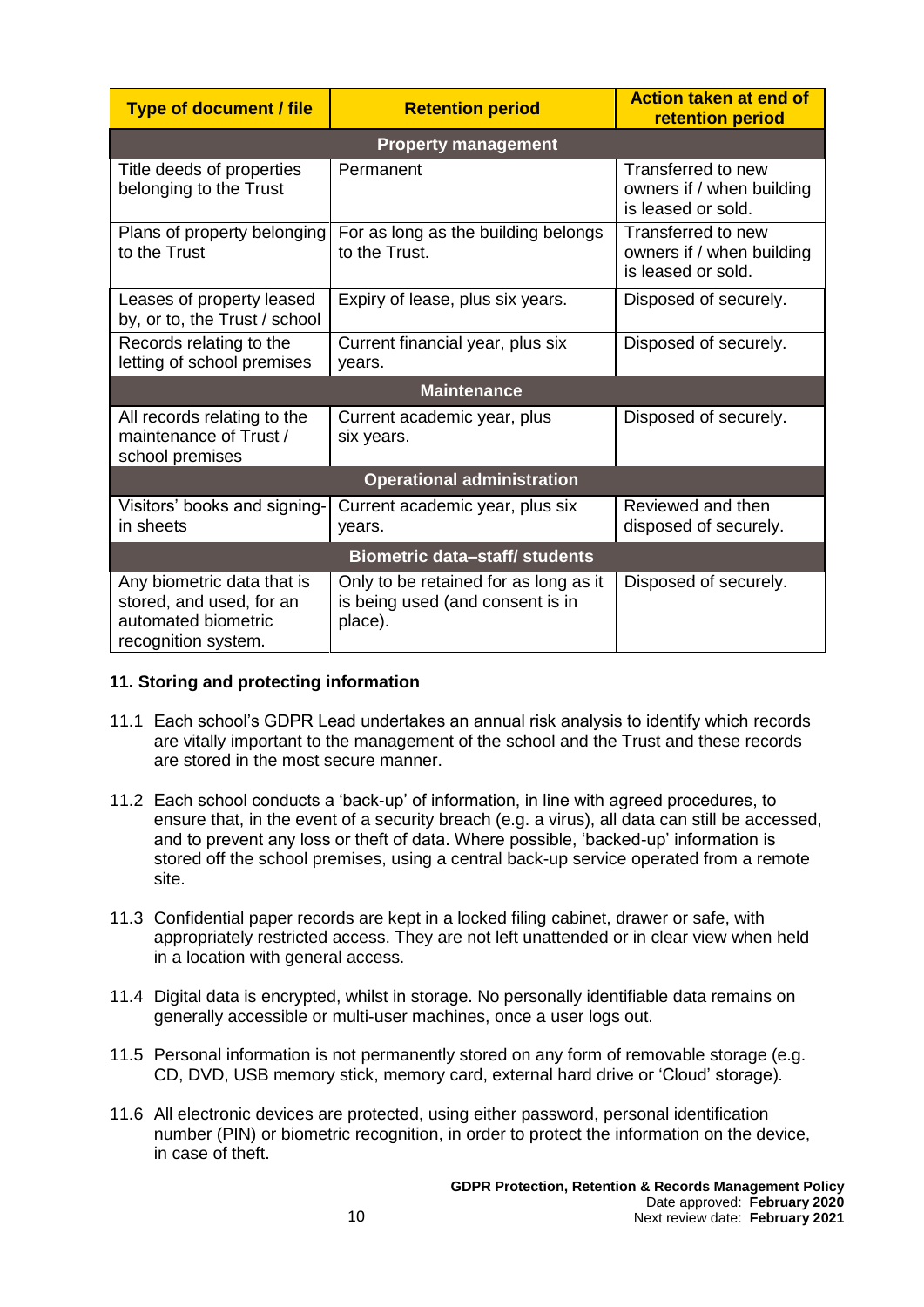- 11.7 Where possible, the Trust and its schools make use of technology that allows for electronic devices to be remotely controlled, secured or data deleted, in case of theft.
- 11.8 All members of staff are provided with their own secure login and password.
- 11.9 External emails containing sensitive or confidential information are either encrypted or password protected. Any password to attachments is sent in separate email to avoid any risk of interception.
- 11.10 Messages to parents are sent via SchoolComms, so that email addresses are not disclosed to other recipients.
- 11.11 Where, in line with GDPR policy and protocol, personal information (that could be considered private or confidential) is taken off the premises (either in electronic or paper format), colleagues take extra care to follow the same procedures for security (e.g. keeping devices under lock and key) as they would on the school premises. The person taking the information from the school premises accepts full responsibility for the security of the data.
- 11.12 Before sharing data, colleagues ensure that:
	- they have the consent of the data subjects to share it;
	- adequate security is in place to protect it; and
	- the data recipient has been outlined in a Privacy Notice.
- 11.13 Colleagues implement a 'clear desk policy', in order to avoid unauthorised access to physical records containing sensitive or personal information. All confidential information is stored in a securely locked filing cabinet, drawer or safe with restricted access. Visitors are not allowed access to confidential or personal information. Visitors to areas that contain sensitive information are supervised at all times.
- 11.14 The physical security of the Trust's buildings and storage systems, and access to them, is reviewed termly by the GDPR Lead, in conjunction with the Site Manager / Business Manager. Where an increased risk of vandalism, burglary or theft is identified, this is reported to the Headteacher and extra measures are taken to ensure that secure data storage is in place.
- 11.15 The Trust takes its duties under the GDPR seriously and any unauthorised disclosure may result in disciplinary action.
- 11.16 The GDPR Lead is responsible for ensuring that continuity and recovery measures are in place to ensure the security of protected data.

#### **12. Information audit**

- 12.1 The Trust conducts information audits, on an annual basis, against all information held by each school, in order to review the nature of the information that each school is holding, receiving and using, and to ensure that this is correctly managed, in accordance with the GDPR. These audits cover:
	- paper documents and records;
	- electronic documents and records;
	- databases;
	- sound recordings; and
	- video and photographic records.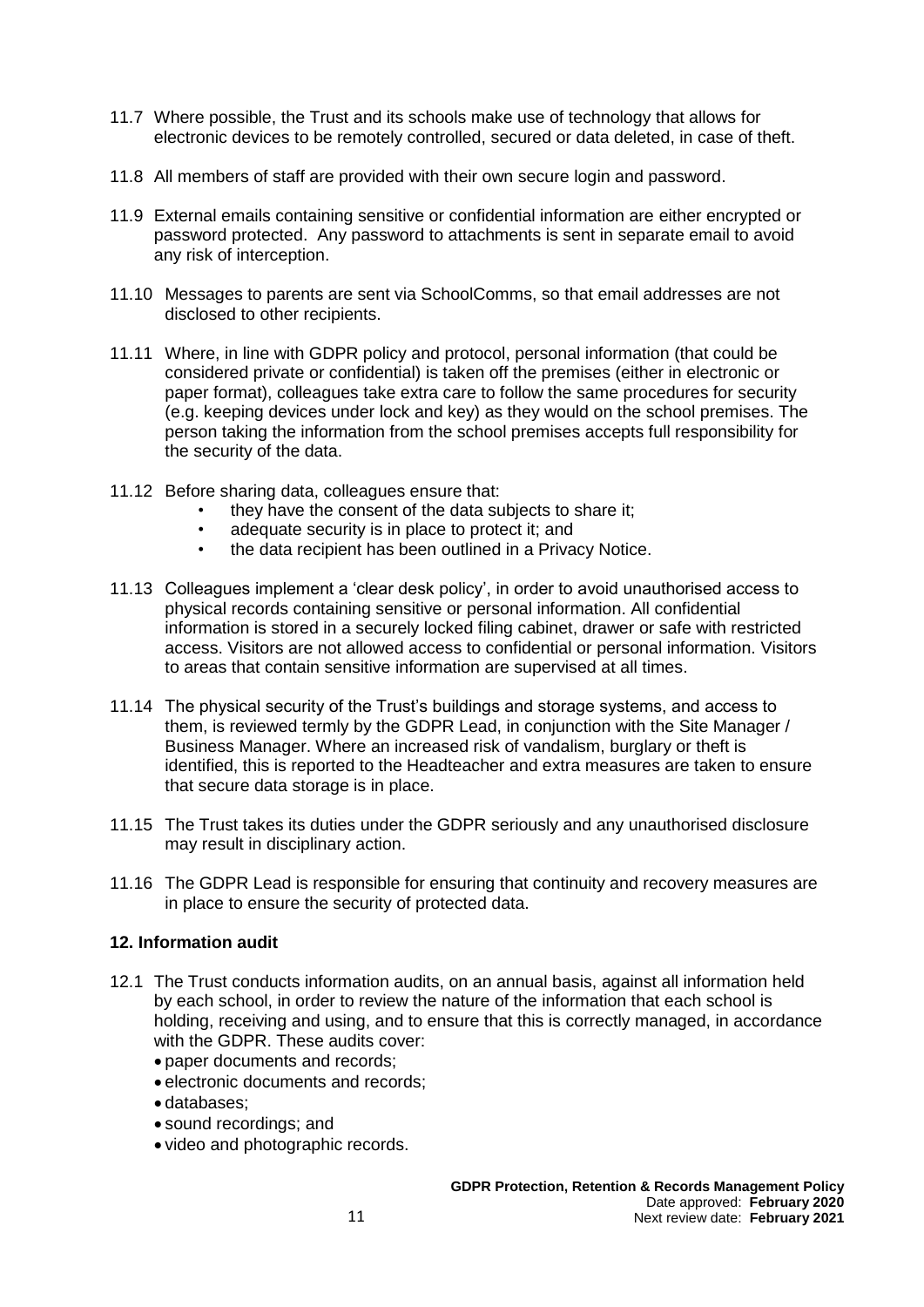- 12.2 The information audit may be completed in a number of ways, including, but not limited to interviews with, and/or questionnaires completed by, colleagues with key responsibilities. These approaches are designed to identify the information held and the flow of information around the records management system.
- 12.3 The GDPR Lead is responsible for completing the information audit, which will include:
	- the school's (and Trust's) data needs;
	- the information required to meet those needs:
	- the format(s) in which data is stored;
	- how long data is, and needs to be, kept for; and
	- the status of vitally important records and any protective marking.
- 12.4 The GDPR Lead consults with colleagues involved in the information audit process to ensure that the information is accurate. Once it has been confirmed that the information is accurate, the GDPR Lead will record all details on the Information Asset Register. The information displayed on the Information Asset Register will be shared with the Chief Executive Officer, the Trust Board and each school's Headteacher.

### **13. Disposal of data**

- 13.1 Where the disposal of information is identified as 'standard disposal', this is done through recycling, appropriate to the form of the information, e.g. paper recycling, electronic recycling.
- 13.2 Where the disposal of information is identified as 'secure disposal', this is achieved through shredding, for hard copy; electronic information is 'scrubbed clean' and, where possible, cut.
- 13.3 Where the disposal action is indicated as 'review before it is disposed', the GDPR Lead reviews the information against its administrative value. Where it is decided that the information should be kept, for its administrative value, the GDPR Lead keeps a record of this. Where, after the review, it is determined that the data should be disposed of, it is destroyed, in accordance with the disposal action outlined in this policy.
- 13.4 Where information is kept, for administrative purposes, the GDPR Lead reviews the information again after a period of three years and conducts the same process. However, where information must be kept permanently, this information is exempt from the normal review procedures.